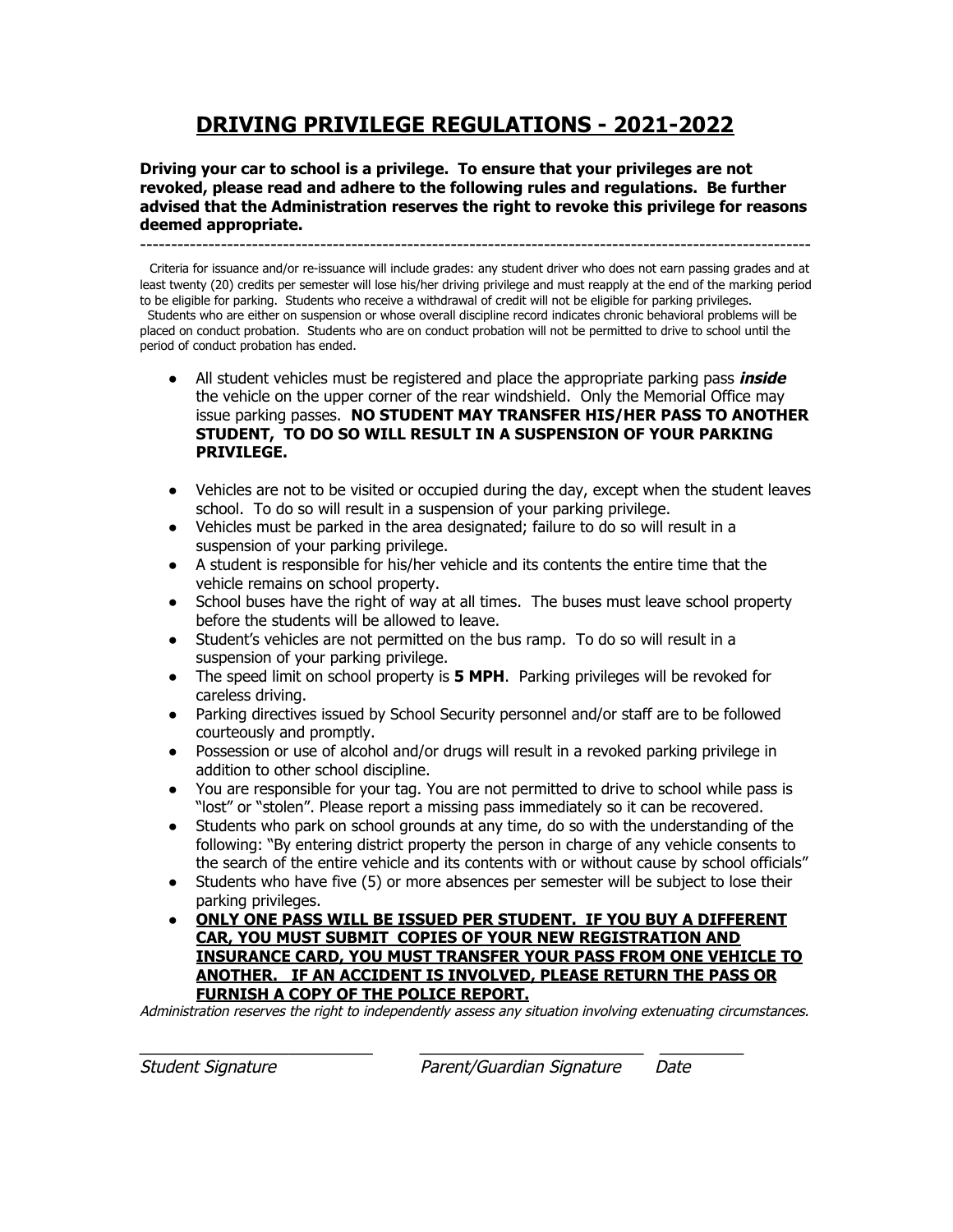# **DRIVING INFRACTIONS 2021-2022 SCHOOL YEAR**

The following chart is in addition to the rules and regulations identified on the parking application form. The administration reserves the right to assign discipline as situations occur and at their discretion. **Student's, who violate any of the listed Driving Infractions, will receive the following disciplinary actions.**

**\*1st Time Offenses = Revoked parking privileges for 10 School Days \*2 nd Time Offenses = Revoked parking privileges for 30 School Days \*3 rd Time Offenses = Loss of Parking Privileges**

# **LIST OF INFRACTIONS**

**All disciplinary actions are subject to determination by the Administration and or School Resource Officers.**

Theft and/or use of another student's tag

Use of copied or altered hang tag

Parking illegally (having no permission to drive to school)

Leaving school property without permission

Parking in staff parking lot or staff designated spaces

Driving off campus with other students in car

Driving while on suspension, conduct probation, or while driving privileges are revoked Transferring parking tag from one driver to another who does not have permission to drive

Excessive Speed / Reckless Driving

Withdrawal of Credit = Loss of Parking Privileges.

A pattern of **5 Lates to School per semester**, or repeated discipline may be a cause for losing parking privileges.

A serious disciplinary infraction may be grounds for losing parking privileges.

**\*Moving Violations not Involving an Accident\***

**\*Moving Violations Involving an Accident\***

**\*Violation of Graduated License\***

*\*Disciplinary Action for Moving Vehicle Violations\* (Guidelines under the Memorandum of Agreement with the Jackson Police Department in cooperation with the Jackson School District)*

**\_\_\_\_\_\_\_\_\_\_\_\_\_\_\_\_\_\_\_\_\_\_\_\_\_ \_\_\_\_\_\_\_\_\_\_\_\_\_\_\_\_\_\_\_\_\_\_\_\_\_\_ \_\_\_\_\_\_\_\_\_\_\_\_\_ Student Signature Parent/Guardian Signature Date**

**Junior \_\_\_\_\_ Senior \_\_\_\_**